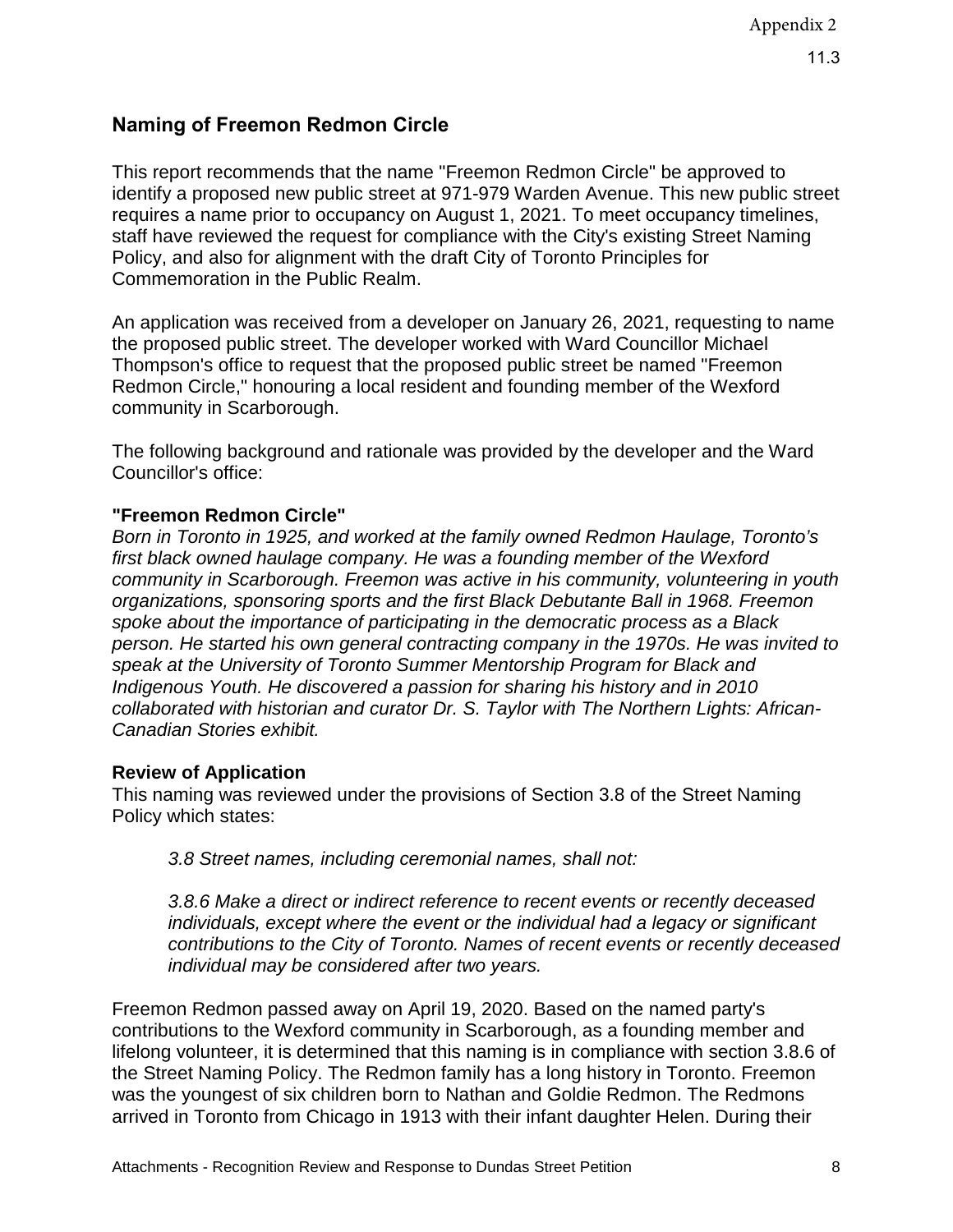first eight years in Toronto the Redmons lived at various addresses, all within a few blocks of Bathurst and College Streets. Nathan took a job as a porter with the Canadian Pacific Railway's sleeping, dining car and news service. When the Great War ended, Nathan saw an opportunity and established a trucking business with another CPR porter, Joseph Jenkins. The partnership was short lived, but it created the foundation for Redmon Haulage. In 1923, the family built a house at 122 Belgravia Avenue in the new suburban village of Fairbank. Nathan and Goldie would raise their family and operate the business from there for the next 35 years.

The proposed naming was also reviewed to determine its alignment with the draft City of Toronto Principles for Commemoration in the Public Realm, as described in the table below.

| Alignment with Draft Principles for Commemoration in the Public Realm |                                                                                                                                                                                                                                                                                                   |
|-----------------------------------------------------------------------|---------------------------------------------------------------------------------------------------------------------------------------------------------------------------------------------------------------------------------------------------------------------------------------------------|
| <b>Principle</b>                                                      | <b>Comments</b>                                                                                                                                                                                                                                                                                   |
| Indigenous place-keeping                                              | The proposed name does not relate to Indigenous<br>Peoples.                                                                                                                                                                                                                                       |
| Diversity our strength                                                | The proposed name commemorates the life and legacy<br>of a Black Torontonian. Black communities are one of<br>the priority groups for improved representation in public<br>commemorations.                                                                                                        |
| Co-creation                                                           | The applicant sought advice and input from the local<br>Councillor's office to develop an appropriate name<br>based on community needs and interests.                                                                                                                                             |
| Demonstrated community<br>support and community<br>engagement         | Consent was provided from Kathleen Petrie, the<br>daughter of the named party. Broader engagement is<br>not required per Section 5.1.3 of the existing Street<br>Naming Policy as this is a new street by redevelopment<br>and as such there are no property owners/residents to<br>give support. |
| Relevance to Toronto                                                  | The proposed name commemorates a resident of<br>Wexford, with ties to local business and history.                                                                                                                                                                                                 |
| Celebrating untold stories                                            | There are no existing commemorations for Freemon<br>Redmon in Toronto.                                                                                                                                                                                                                            |
| Historical and community<br>research                                  | Research by the applicant and City staff, detailed above,<br>support the proposed street name.                                                                                                                                                                                                    |
| Compliance with<br>legislation, City By-laws<br>and policies          | The proposed name complies with all appropriate<br>legislation, City By-laws and policies.                                                                                                                                                                                                        |

The proposed name has been circulated for comment and is acceptable to Toronto Police Service, Toronto Fire Services, and Toronto Paramedic Services. The local Councillor for Ward 21 Scarborough Centre is also in support of this naming.